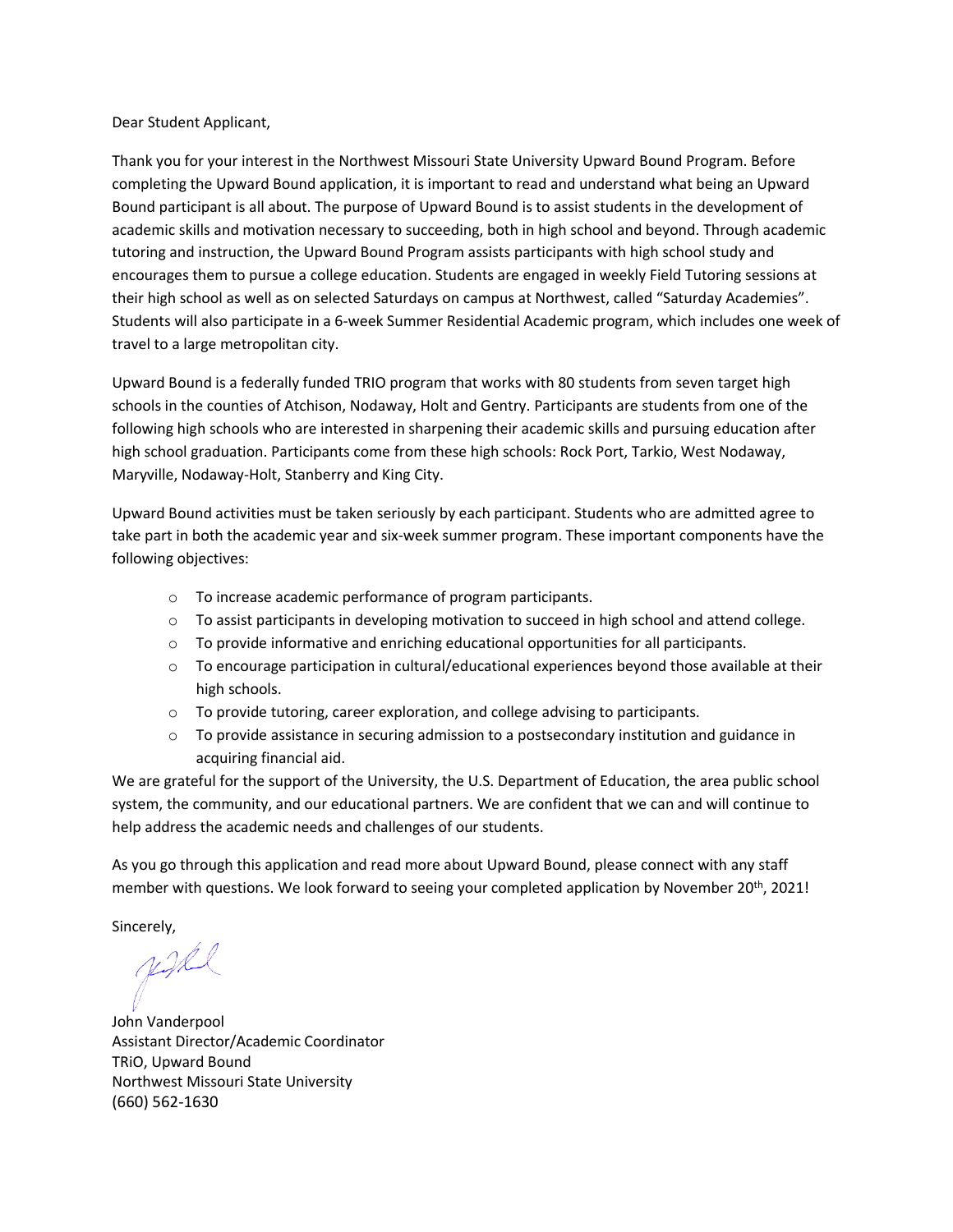# **About the Upward Bound Program….**

The Northwest Missouri State University TRIO Upward Bound Program is a pre-college program administered by the U.S. Department of Education and is designed to motivate and prepare high school students for postsecondary education. The program serves 80 students in 9<sup>th</sup> through 12<sup>th</sup> grades in the counties of Atchison, Nodaway, Holt and Gentry Missouri. Students who are accepted into the program remain in the program until graduation from high school or until the student is released from the program, either voluntary or involuntary.

Priority is given to applicants whose economic status or taxable income meets the Federal TRIO Income Guidelines (see Part III: Parent/Guardian Information) and who demonstrate academic need. Although grades are important, they are not necessarily used in determining whether or not a student is eligible for Upward Bound; throughout the program, students must demonstrate academic potential.

The following is a brief outline of the services that a student will receive through Upward Bound:

## Academic Year Component (September-May):

- Tutoring sessions at your high school each week (Frequency depends on GPA)
- Various activities and guidance meetings at Northwest Missouri State University
- Saturday Academies once per month at Northwest Missouri State University
	- o Includes career, college, ACT Prep, Financial Literacy, cultural and academic activities

### Summer Component (June-July):

- High school-level instruction (Monday-Thursday for six weeks) at Northwest Missouri State
	- o Classes include Math, Science, Languages, English, Social Sciences, ACT Prep, Foreign Language and Electives
	- o *Lunch*
	- o Evening activities
	- o Fridays include Financial Literacy and Job Shadow/Work Study opportunities
- 6<sup>th</sup> week includes an out of state cultural trip

### Year-Round Services

- Personal, academic and career counseling/advising
- Stipends-monetary rewards given to students for participation
- ACT/SAT Preparation
- College Tours
- **Field Trips**
- **Financial Aid and Scholarship Education**

### Additional Offerings

- Academic, Career, and Personal Counseling
- Information on Colleges and Career Opportunities
- Leadership Training and Development Opportunities
- Assistance in Completing College Entrance and Financial Aid Applications
- Assistance in Preparing for the ACT Test and College Entrance Exams
- Work Study Positions to Expose Students to Careers Requiring a Post-Secondary Degree
- Assistance with Scholarships and Dual Credit Expenses
- Travel to a Variety of College and University Campuses around the Midwest

*All expenses for participating in the Upward Bound programs, activities, and events are paid for by the Program. For more information, please call (660) 562-1630*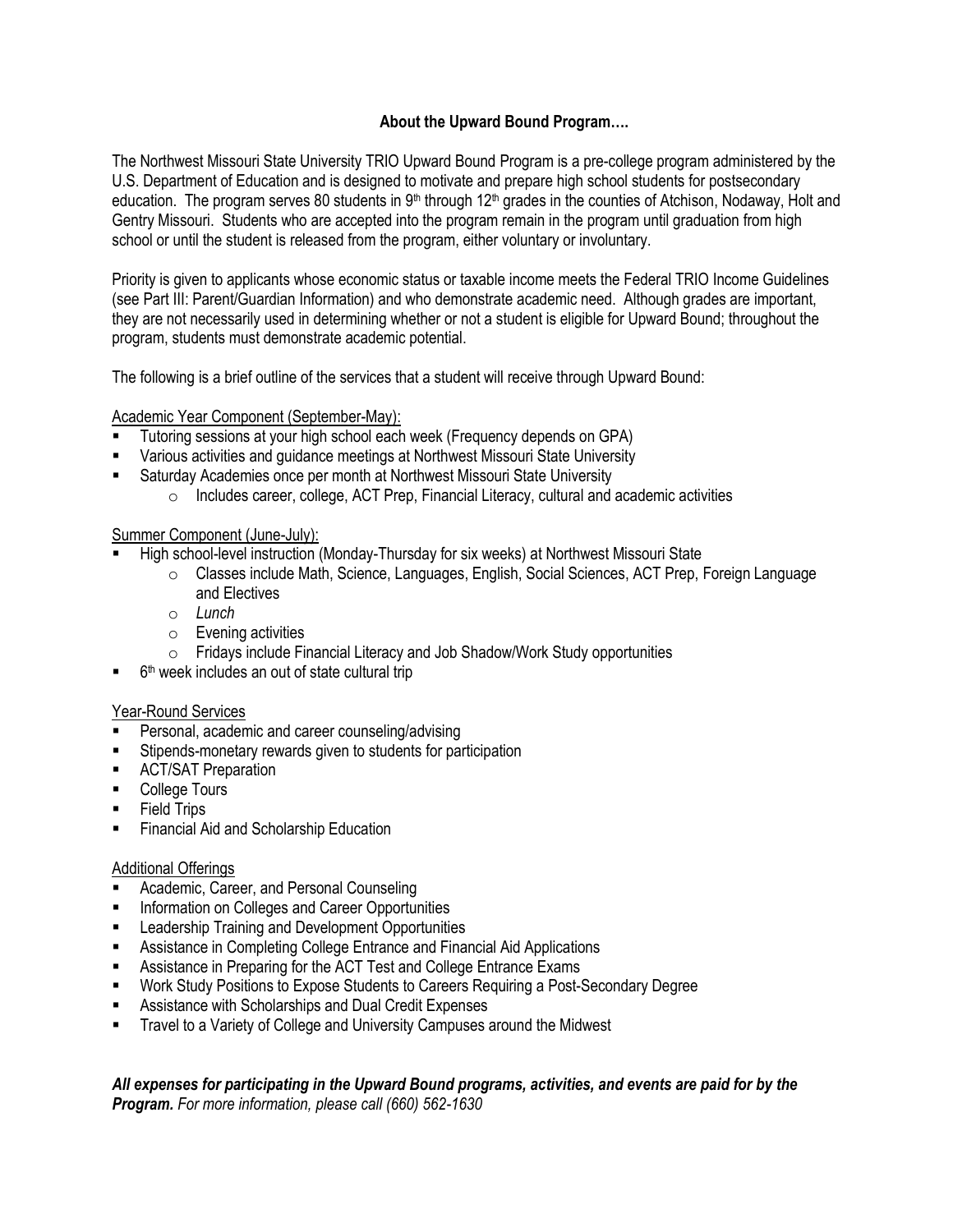

| <b>For Office Use Only</b> |                       |    |                  |     |  |
|----------------------------|-----------------------|----|------------------|-----|--|
| Eligibility:               |                       | FG | LI/FG            | DNQ |  |
| Interviewed: Y / N         | Date:                 |    |                  |     |  |
| Status:                    | Wait List<br>Accepted |    |                  |     |  |
|                            | Declined              |    | Ineligible       |     |  |
| Received:                  | Income Info           |    | Transcript       |     |  |
|                            | <b>Counselor Rec</b>  |    | Teacher Rec.     |     |  |
| Attended:                  | <b>Field Tutoring</b> |    | Saturday Academy |     |  |

# Upward Bound Participant Application

# **Part I: Student Information**

| First                                                                                                                                                                                                                                                                                                                                                                                                                                                                                             | M.I.                                      | Last |                              |
|---------------------------------------------------------------------------------------------------------------------------------------------------------------------------------------------------------------------------------------------------------------------------------------------------------------------------------------------------------------------------------------------------------------------------------------------------------------------------------------------------|-------------------------------------------|------|------------------------------|
|                                                                                                                                                                                                                                                                                                                                                                                                                                                                                                   |                                           |      |                              |
|                                                                                                                                                                                                                                                                                                                                                                                                                                                                                                   |                                           |      |                              |
|                                                                                                                                                                                                                                                                                                                                                                                                                                                                                                   |                                           |      |                              |
|                                                                                                                                                                                                                                                                                                                                                                                                                                                                                                   |                                           |      |                              |
|                                                                                                                                                                                                                                                                                                                                                                                                                                                                                                   |                                           |      |                              |
| Date of Birth $\frac{1}{\frac{1}{\text{Mon}} \cdot \frac{1}{\text{Day}}}$<br>$\frac{1}{\sqrt{1-\frac{1}{2}}\sqrt{1-\frac{1}{2}}\sqrt{1-\frac{1}{2}}\sqrt{1-\frac{1}{2}}\sqrt{1-\frac{1}{2}}\sqrt{1-\frac{1}{2}}\sqrt{1-\frac{1}{2}}\sqrt{1-\frac{1}{2}}\sqrt{1-\frac{1}{2}}\sqrt{1-\frac{1}{2}}\sqrt{1-\frac{1}{2}}\sqrt{1-\frac{1}{2}}\sqrt{1-\frac{1}{2}}\sqrt{1-\frac{1}{2}}\sqrt{1-\frac{1}{2}}\sqrt{1-\frac{1}{2}}\sqrt{1-\frac{1}{2}}\sqrt{1-\frac{1}{2}}\sqrt{1-\frac{1}{2}}\sqrt{1-\frac$ | Age _________                             |      |                              |
| Gender (circle one) M F                                                                                                                                                                                                                                                                                                                                                                                                                                                                           |                                           |      |                              |
|                                                                                                                                                                                                                                                                                                                                                                                                                                                                                                   |                                           |      | Current Grade 9 10 11 12     |
| Expected Year of High School Graduation: 2022 2023 2024                                                                                                                                                                                                                                                                                                                                                                                                                                           | 2025                                      |      |                              |
| Ethnic Background: (mark all that apply, needed for federal reporting)                                                                                                                                                                                                                                                                                                                                                                                                                            |                                           |      |                              |
| Asian<br>______ Hispanic                                                                                                                                                                                                                                                                                                                                                                                                                                                                          |                                           |      |                              |
| Black or African American                                                                                                                                                                                                                                                                                                                                                                                                                                                                         | Native Hawaiian or other Pacific Islander |      | Please attach a recent       |
| American-Indian/Alaskan Native ______ White                                                                                                                                                                                                                                                                                                                                                                                                                                                       |                                           |      | student photo of<br>yourself |
| U.S. Citizen: $\Box$ Permanent Resident: $\Box$ Applying for Citizenship: $\Box$                                                                                                                                                                                                                                                                                                                                                                                                                  |                                           |      |                              |
| (Please provide a copy of your Permanent Resident Card with your application.)                                                                                                                                                                                                                                                                                                                                                                                                                    |                                           |      |                              |
| Place of Birth: The Contract of Birth: The Contract of Birth: The Contract of Birth:                                                                                                                                                                                                                                                                                                                                                                                                              |                                           |      |                              |
| Have you ever applied to an Upward Bound program before? _____Yes _____No                                                                                                                                                                                                                                                                                                                                                                                                                         |                                           |      |                              |
| Have you ever been a member of an Upward Bound program? _____Yes _____No                                                                                                                                                                                                                                                                                                                                                                                                                          |                                           |      |                              |
| DO YOU HAVE A PHYSICAL OR DOCUMENTED LEARNING DISABILITY? IF YES, PLEASE ATTACH COPY OF CURRENT IEP.<br>Yes<br>No.                                                                                                                                                                                                                                                                                                                                                                                |                                           |      |                              |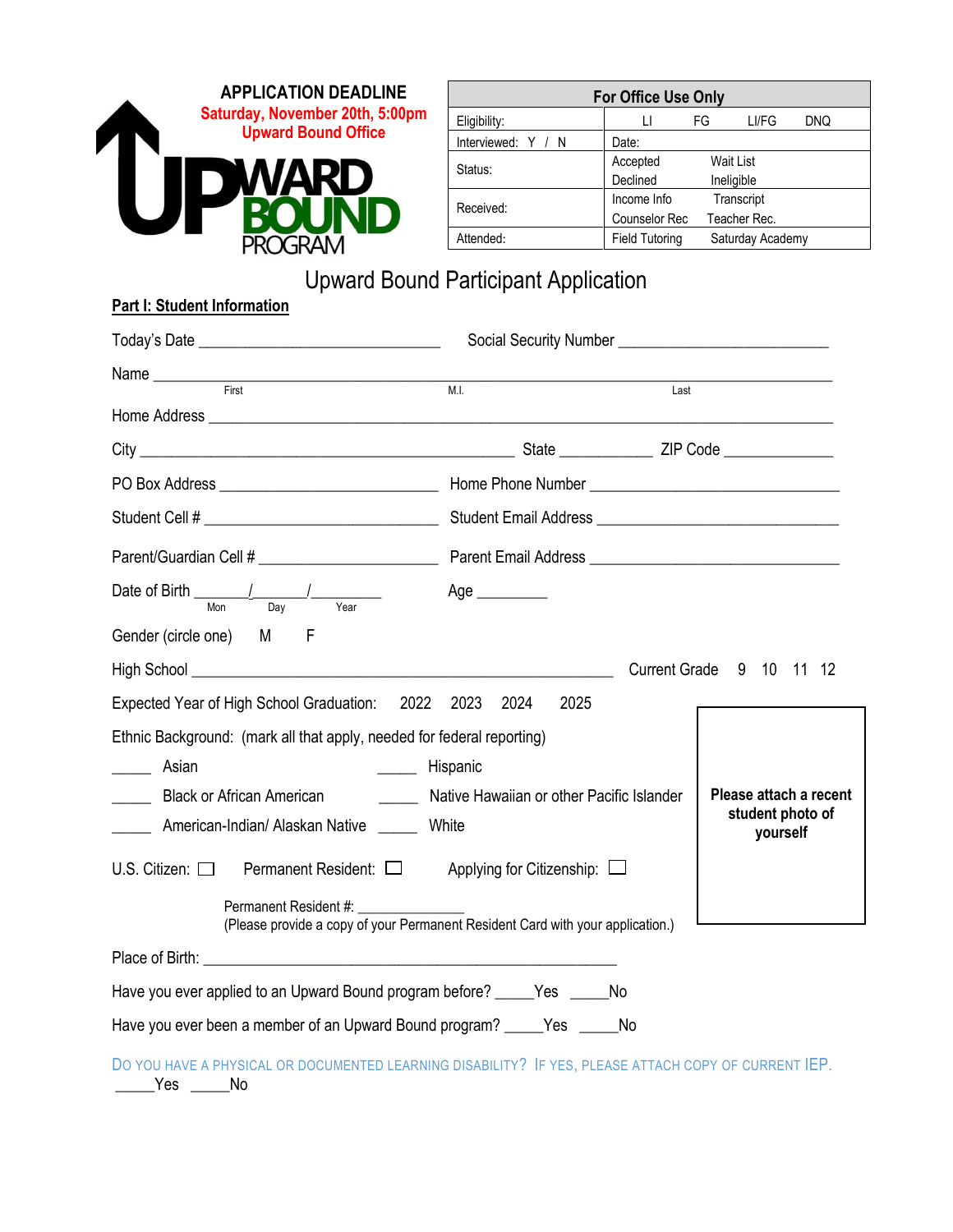# **Student Goals**

| Do you plan to attend college? _____Yes _____No                                                                                                                                                                                                                                                                                                                                                                                                                                                   |
|---------------------------------------------------------------------------------------------------------------------------------------------------------------------------------------------------------------------------------------------------------------------------------------------------------------------------------------------------------------------------------------------------------------------------------------------------------------------------------------------------|
| Do you want to attend college? _____Yes _____No                                                                                                                                                                                                                                                                                                                                                                                                                                                   |
|                                                                                                                                                                                                                                                                                                                                                                                                                                                                                                   |
| <b>Student Interests</b>                                                                                                                                                                                                                                                                                                                                                                                                                                                                          |
| What school activities, clubs or other extracurricular activities in which you participate? __________________                                                                                                                                                                                                                                                                                                                                                                                    |
|                                                                                                                                                                                                                                                                                                                                                                                                                                                                                                   |
|                                                                                                                                                                                                                                                                                                                                                                                                                                                                                                   |
| What is the title of the last book you read that was not assigned to you by a teacher?                                                                                                                                                                                                                                                                                                                                                                                                            |
| <b>Student Commitment</b><br>Why do you want to join the Northwest Missouri State University Upward Bound Program? (Check all that apply.)<br>Tutoring services<br>Academic support/enrichment<br>____Personal support/counseling<br>Encouraged to apply by family<br>$\overline{\phantom{a}}$<br>_____Career counseling<br>Field trips<br>$\frac{1}{2}$<br>______Assistance with college admission<br>______Saturday Academies<br>Assistance with the ACT<br>______Assistance with financial aid |
| To make friends<br>Other<br>______Six-Week Summer Component                                                                                                                                                                                                                                                                                                                                                                                                                                       |
| Are you able to participate in an academic program held on the<br>Northwest campus approximately one Saturday morning each month? _____Yes _____<br>No                                                                                                                                                                                                                                                                                                                                            |
| Are you able to participate in required weekly tutoring held at your<br>school? (may be held before or after school)<br>No                                                                                                                                                                                                                                                                                                                                                                        |
| Are you able to participate in a six-week residential summer program<br>where you will be required to live on the Northwest campus?<br>Residential Summer Component Dates: June 5 - July 8, 2022<br>Summer Component Trip Dates: July 11 - July 15, 2022<br>Yes<br>No                                                                                                                                                                                                                             |
| If you answered "NO" to any of the above three questions, please explain:                                                                                                                                                                                                                                                                                                                                                                                                                         |
|                                                                                                                                                                                                                                                                                                                                                                                                                                                                                                   |

 $\_$  , and the set of the set of the set of the set of the set of the set of the set of the set of the set of the set of the set of the set of the set of the set of the set of the set of the set of the set of the set of th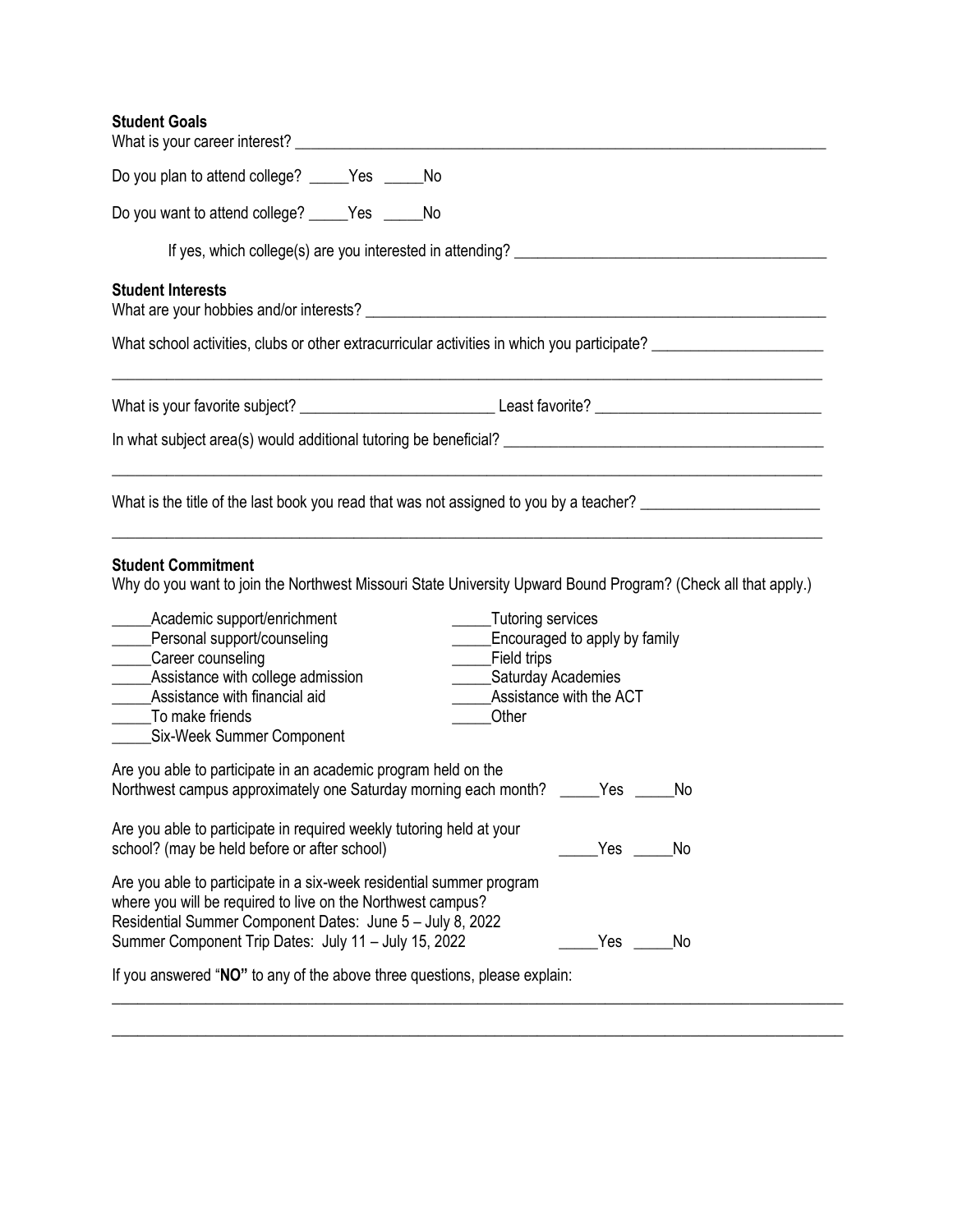# Part II: Personal Statement

Directions: Below or on a separate sheet(s) of paper, please address all of the following items in essay form in at<br>least 100 words. Please type or print clearly.

| 1 <sup>st</sup> Paragraph: | Introduce yourself and include information about your family and school.                                                                                                            |
|----------------------------|-------------------------------------------------------------------------------------------------------------------------------------------------------------------------------------|
| 2 <sup>nd</sup> Paragraph: | Write about your background: where and how you were raised; any interesting<br>incidences in your life.                                                                             |
| 3rd Paragraph:             | Write about your plans for the future, including your college, career, and<br>personal plans and goals.                                                                             |
| 4 <sup>th</sup> Paragraph: | Discuss two of your academic strengths and academic weaknesses and two of<br>your personal strengths and personal weaknesses.                                                       |
| 5 <sup>th</sup> Paragraph: | Explain why you want to become a part of the TRIO Upward Bound Program<br>and describe what role you see the Upward Bound program playing in your life<br>and college/career plans. |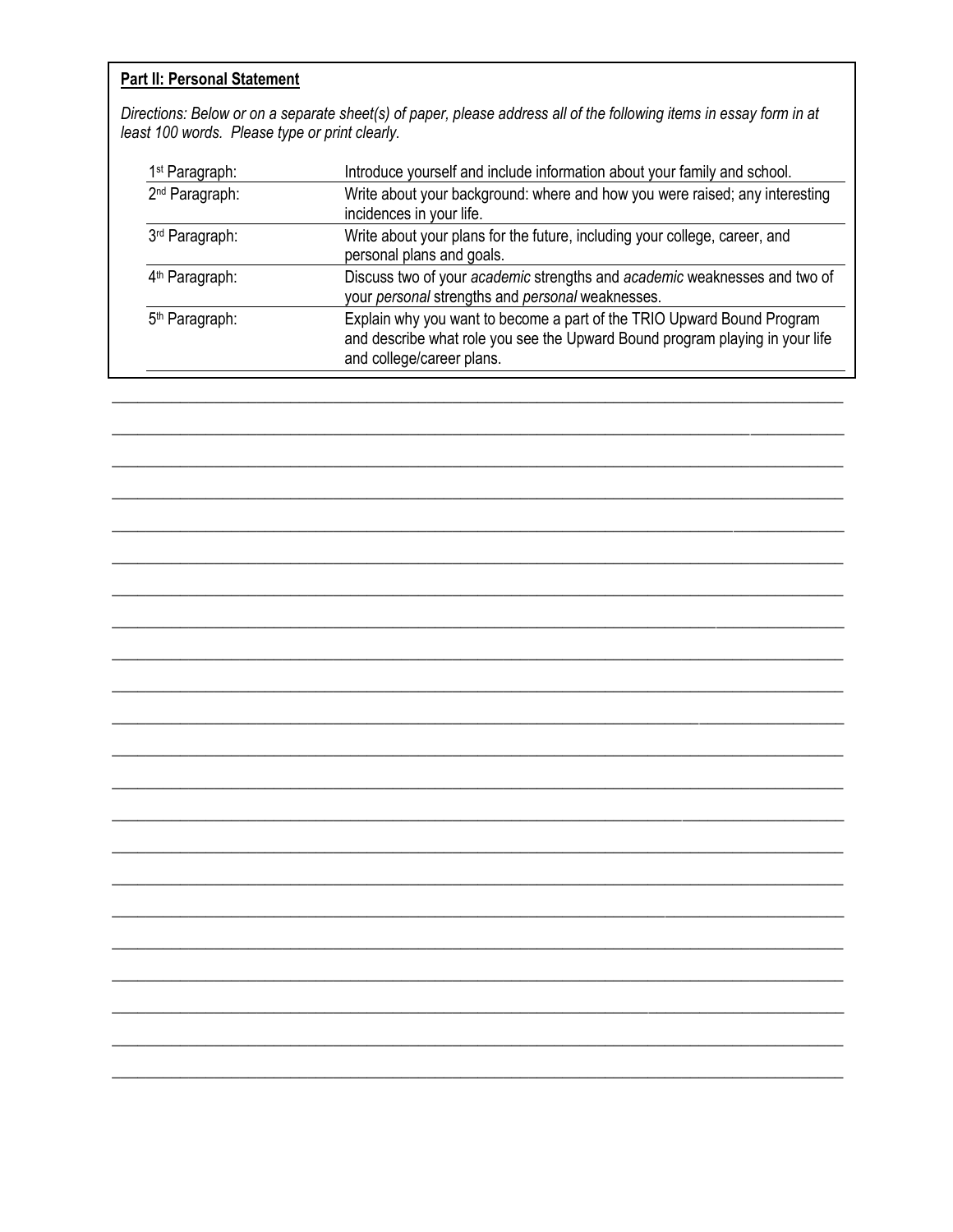# **Part III: Essay Prompt**

Directions: Below or on a separate sheet(s) of paper, please answer the following question in essay form in at least 100 words. Please type or print clearly.

The lessons we take from obstacles we encounter can be fundamental to later success. Recount a time when you faced a challenge, setback, or failure. How did it affect you, and what did you learn from the experience?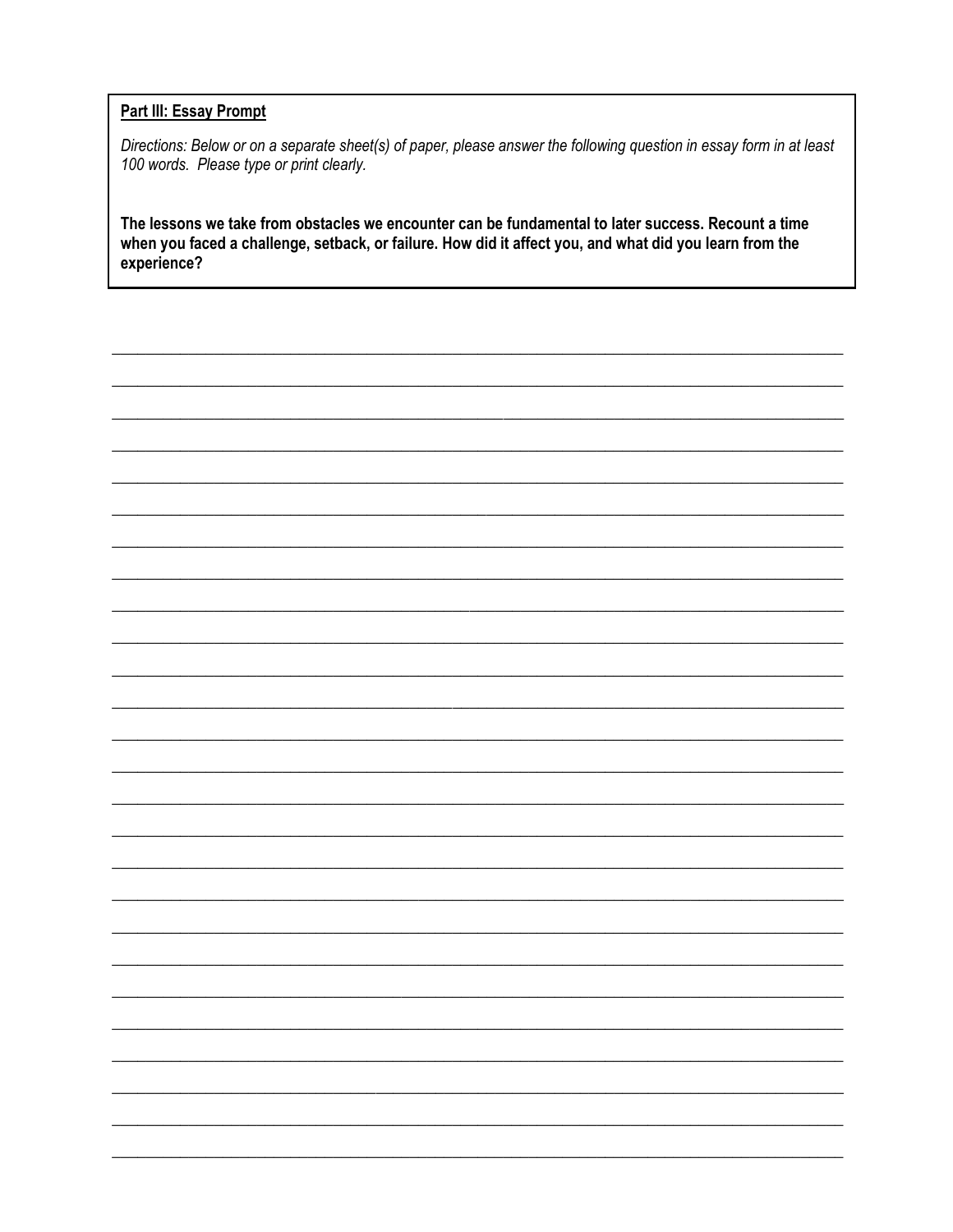### **Part IV: Parent/Guardian Information**

Note, this information is necessary for determining program eligibility and is required of all families whose children are served by the Upward Bound Program. Your cooperation is needed in filling out the information completely. All information provided is kept confidential.

Student Name

Please check only one blank for father and one blank for mother within the boxes:

| The student's natural/adoptive father's<br>highest level of education:                                                                                         | The student's natural/adoptive mother's<br>highest level of education:                                                                                           |  |
|----------------------------------------------------------------------------------------------------------------------------------------------------------------|------------------------------------------------------------------------------------------------------------------------------------------------------------------|--|
| _ Some high school<br>-High school degree<br>_ Some college<br>__ Associate's degree (2 year)<br>_ Bachelor's degree (4 year)<br>_Master's or Doctorate degree | _ Some high school<br>-High school degree<br>_ Some college<br>__ Associate's degree (2 year)<br>__ Bachelor's degree (4 year)<br>_ Master's or Doctorate degree |  |
| Does the student live with the natural/adoptive father?<br>Yes No                                                                                              | Does the student live with the natural/adoptive mother?<br>Yes No                                                                                                |  |
| Is the natural/adoptive father deceased?<br>Yes No                                                                                                             | Is the natural/adoptive mother deceased?<br>Yes No                                                                                                               |  |
| Please complete the following:                                                                                                                                 | Please complete the following:                                                                                                                                   |  |
|                                                                                                                                                                |                                                                                                                                                                  |  |

The following numbers correspond to 2020 taxable income on the federal forms. Check **only one box** and complete the corresponding instructions. If the student is married or has legal dependents other than a spouse (i.e. a child), use the student's tax information.

\*\*\*(This information is required to help determine eligibility for acceptance into Upward Bound.)\*\*\*

| Did you complete an Income Tax Return last year?<br>No<br>Yes<br>If you answered yes, please submit a copy of last year's signed tax return, which includes your 1040. List all<br>household members in the box below.<br>If you answered no, enter your information below and attach a signed statement, which summarizes your financial<br>situation. |       |                                                         |                                                                                            |                                                                                                         |                                |  |
|---------------------------------------------------------------------------------------------------------------------------------------------------------------------------------------------------------------------------------------------------------------------------------------------------------------------------------------------------------|-------|---------------------------------------------------------|--------------------------------------------------------------------------------------------|---------------------------------------------------------------------------------------------------------|--------------------------------|--|
| <b>HOUSEHOLD MEMBERS</b><br>List the names of<br>everyone currently<br>residing in the household<br>including the applicant                                                                                                                                                                                                                             |       | <b>Gross MONTHLY</b><br>Earnings<br>(Before Deductions) | <b>MONTHLY Welfare</b><br>Payments, Child<br>Support, Alimony,<br><b>Public Assistance</b> | <b>MONTHLY Payments</b><br>from Pensions.<br>Retirement, Social<br>Security, Veteran<br><b>Benefits</b> | Any other<br>Monthly<br>income |  |
|                                                                                                                                                                                                                                                                                                                                                         | Job 1 | Job <sub>2</sub>                                        |                                                                                            |                                                                                                         |                                |  |
| 1.                                                                                                                                                                                                                                                                                                                                                      |       |                                                         |                                                                                            |                                                                                                         |                                |  |
| $\overline{2}$ .                                                                                                                                                                                                                                                                                                                                        |       |                                                         |                                                                                            |                                                                                                         |                                |  |
| 3.                                                                                                                                                                                                                                                                                                                                                      |       |                                                         |                                                                                            |                                                                                                         |                                |  |
| 4.                                                                                                                                                                                                                                                                                                                                                      |       |                                                         |                                                                                            |                                                                                                         |                                |  |
| 5.                                                                                                                                                                                                                                                                                                                                                      |       |                                                         |                                                                                            |                                                                                                         |                                |  |
| 6.                                                                                                                                                                                                                                                                                                                                                      |       |                                                         |                                                                                            |                                                                                                         |                                |  |
| 7.                                                                                                                                                                                                                                                                                                                                                      |       |                                                         |                                                                                            |                                                                                                         |                                |  |

I hereby certify that the above-stated is, to my knowledge, correct and true.

*Parent/Guardian Signature: \_\_\_\_\_\_\_\_\_\_\_\_\_\_\_\_\_\_\_\_\_\_\_\_\_\_\_\_\_\_\_\_\_\_\_ Date: \_\_\_\_\_\_\_\_\_\_\_\_\_\_\_\_\_\_\_\_\_\_\_\_\_\_\_\_\_\_\_\_\_\_\_\_\_\_\_\_\_*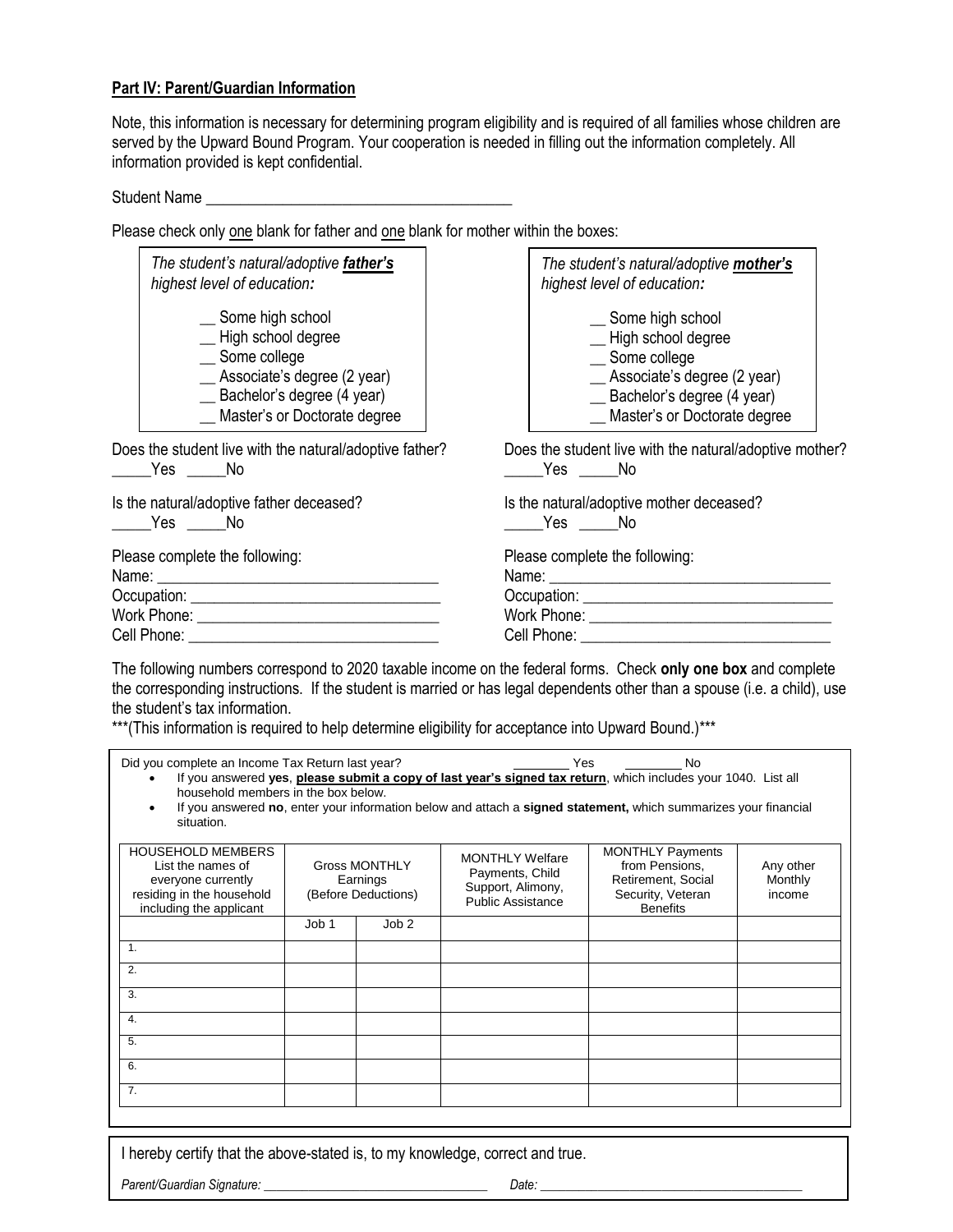# **Part V: Consent for Medical Treatment**

Student's Name

In case of emergency, please contact the following:

| Physician                                                                                                                                                                                                                                    | Phone number                                                                                                                                                                                                                                                                                                                                                                                                                        |
|----------------------------------------------------------------------------------------------------------------------------------------------------------------------------------------------------------------------------------------------|-------------------------------------------------------------------------------------------------------------------------------------------------------------------------------------------------------------------------------------------------------------------------------------------------------------------------------------------------------------------------------------------------------------------------------------|
| 1 <sup>st</sup> person to contact in case of emergency                                                                                                                                                                                       | Home phone                                                                                                                                                                                                                                                                                                                                                                                                                          |
| <b>Work Phone</b>                                                                                                                                                                                                                            | <b>Cell Phone</b>                                                                                                                                                                                                                                                                                                                                                                                                                   |
| Address                                                                                                                                                                                                                                      | Relationship to student                                                                                                                                                                                                                                                                                                                                                                                                             |
| 2 <sup>nd</sup> person to contact in case of emergency                                                                                                                                                                                       | Home Phone                                                                                                                                                                                                                                                                                                                                                                                                                          |
| <b>Work Phone</b>                                                                                                                                                                                                                            | <b>Cell Phone</b>                                                                                                                                                                                                                                                                                                                                                                                                                   |
| Address                                                                                                                                                                                                                                      | Relationship to student                                                                                                                                                                                                                                                                                                                                                                                                             |
| 3rd person to contact in case of emergency                                                                                                                                                                                                   | Home Phone                                                                                                                                                                                                                                                                                                                                                                                                                          |
| Work Phone                                                                                                                                                                                                                                   | <b>Cell Phone</b>                                                                                                                                                                                                                                                                                                                                                                                                                   |
| Address                                                                                                                                                                                                                                      | Relationship to student                                                                                                                                                                                                                                                                                                                                                                                                             |
| Please describe any allergies or dietary restrictions or needs your child may have:                                                                                                                                                          |                                                                                                                                                                                                                                                                                                                                                                                                                                     |
| Please list ALL medicines/prescriptions your child will take/is currently taking:                                                                                                                                                            |                                                                                                                                                                                                                                                                                                                                                                                                                                     |
| Medication/Prescription                                                                                                                                                                                                                      | Time<br>Dosage                                                                                                                                                                                                                                                                                                                                                                                                                      |
|                                                                                                                                                                                                                                              |                                                                                                                                                                                                                                                                                                                                                                                                                                     |
| What are (if any) the anticipated side effects and/or drug interactions from these medications?                                                                                                                                              |                                                                                                                                                                                                                                                                                                                                                                                                                                     |
| Please describe any dietary restrictions or needs your child may have:                                                                                                                                                                       |                                                                                                                                                                                                                                                                                                                                                                                                                                     |
| I understand that my child will administer his/her own medication at the prescribed dosage and time listed<br>above. I understand that it is my child's responsibility to take over the counter medications according to package directions. |                                                                                                                                                                                                                                                                                                                                                                                                                                     |
| accidents or injuries.                                                                                                                                                                                                                       | I hereby give my permission for my child to receive any medical attention, including preventative, routine and emergency care, as deemed<br>necessary by qualified medical personnel, in the event such treatment is necessary during the entire time the student is enrolled in Upward<br>Bound. I also understand that neither Northwest Missouri State University nor the Upward Bound Program staff can be held responsible for |

*Parent/Guardian Signature: \_\_\_\_\_\_\_\_\_\_\_\_\_\_\_\_\_\_\_\_\_\_\_\_\_\_\_\_\_\_\_\_\_\_\_ Date: \_\_\_\_\_\_\_\_\_\_\_\_\_\_\_\_\_\_\_\_\_\_\_\_\_\_\_\_\_\_\_\_\_\_\_\_\_\_\_\_\_*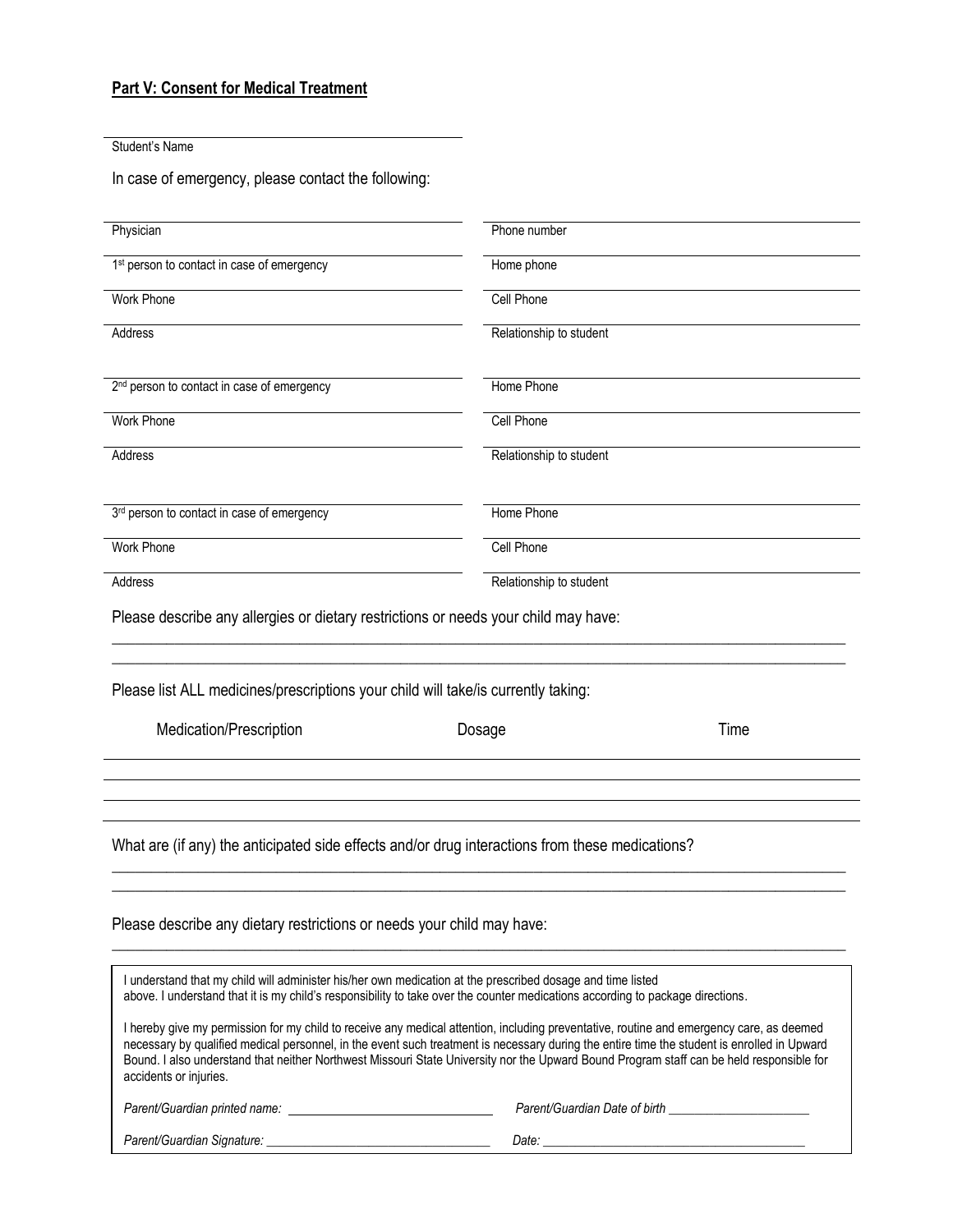### **Part VI: Parent/Guardian Statement of Permission and Support**

I hereby grant permission for my child, the same state in the state in the state in the state in the state in the state in the state in the state in the state in the state in the state in the state in the state in the stat

Upward Bound program at Northwest Missouri State University.

I pledge to support my child in his/her endeavors for academic success and to encourage his/her participation in the Northwest Missouri State University Upward Bound program. I understand that my child will be required to attend approximately 8 Saturday Academies and weekly tutoring at his/her high school during the academic year and the sixweek residential summer component on the Northwest Missouri State University campus each year.

I hereby give the Northwest Missouri State University TRIO Upward Bound Program permission to receive copies of educational records and other materials necessary for participation in the Program. Further, permission is granted to request academic and financial aid information and records from any and all postsecondary institution is order to track college progress. I understand all of my records will be kept in confidence and in accordance with the Privacy Act of 1974.

You have our consent to release grades, test scores, and any other academic records to the Northwest Missouri State University TRIO Upward Bound Program.

| <b>Student Signature:</b>  | Date: |  |
|----------------------------|-------|--|
| Parent/Guardian Signature: | Date: |  |

### **Media Release Form**

I give permission for my son/daughter's photo image to be used on the Northwest Missouri State University's Upward Bound website or in other program promotional materials.

Parent/Guardian Signature: **Example 20 and 20 and 20 and 20 and 20 and 20 and 20 and 20 and 20 and 20 and 20 and 20 and 20 and 20 and 20 and 20 and 20 and 20 and 20 and 20 and 20 and 20 and 20 and 20 and 20 and 20 and 20 a** 

I attest to the fact that the above information is true and accurate to the best of my knowledge.

I understand the purpose of the Northwest Missouri State University TRIO Upward Bound Program, which is to prepare participants to successfully complete a program of postsecondary education. As part of my personal effort in this preparation, I commit to Upward Bound and intend to participate in all academic year and summer components of the program. I understand that attendance is an integral part of participating. Therefore, I agree to attend and actively participate in all classes, meetings and activities sponsored by Upward Bound. I will comply with all rules and regulations of the TRIO Upward Bound Program, and I am aware that failure to comply could result in dismissal from the program.

I understand and willingly commit to meeting these expectations.

| Student Signature: National According of the Student Signature: |                                                                                                                                                                                                                               |
|-----------------------------------------------------------------|-------------------------------------------------------------------------------------------------------------------------------------------------------------------------------------------------------------------------------|
|                                                                 | Date: will be a series of the contract of the contract of the contract of the contract of the contract of the contract of the contract of the contract of the contract of the contract of the contract of the contract of the |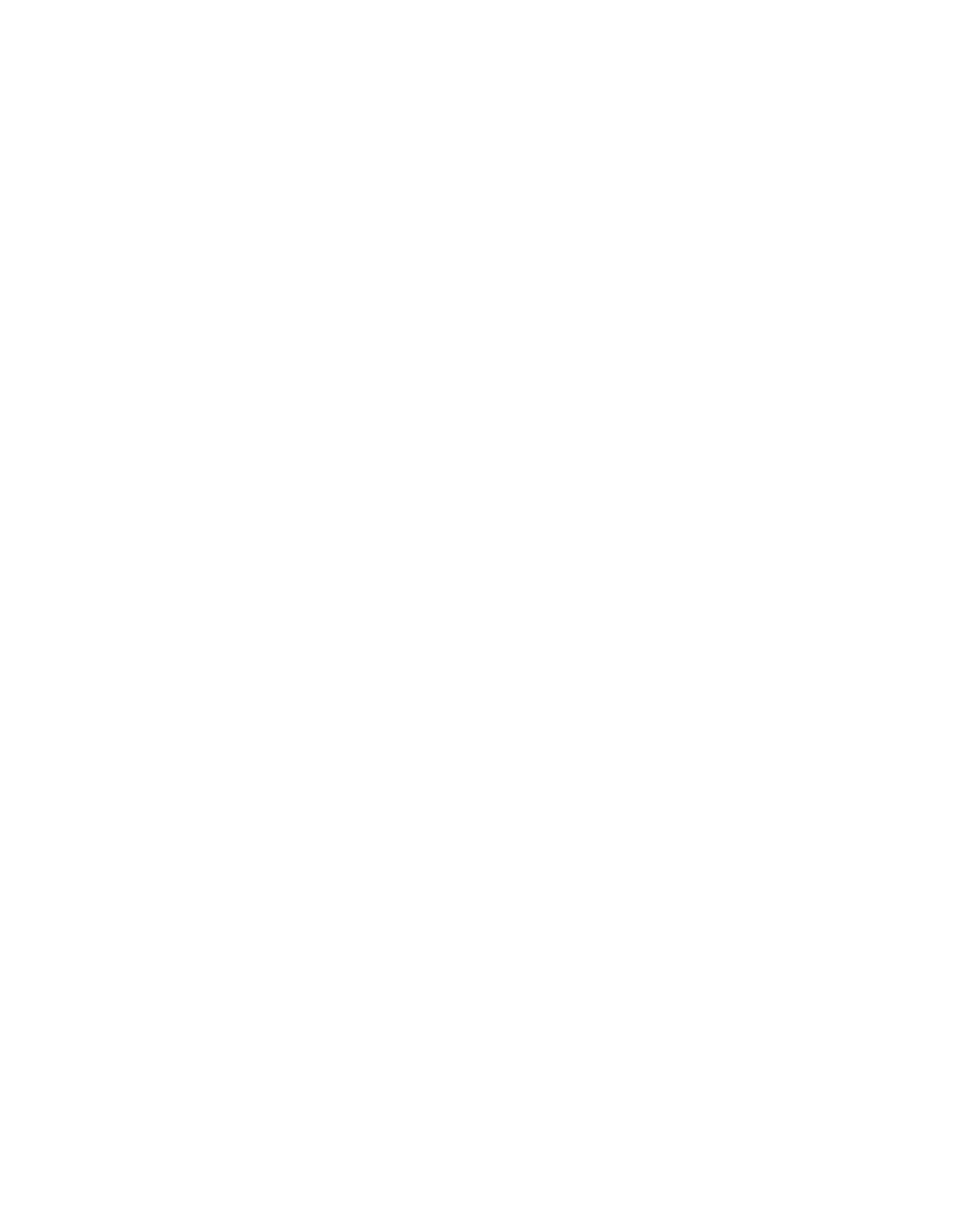### **Part VII: Northwest Missouri State University Waiver of Liability Agreement BRING WITH YOU OR RETURN TO UB BY YOUR FIRST SATURDAY ACADEMY VISIT**

#### **ASSUMPTION OF RISK, COVENANT NOT TO SUE, RELEASE, AND WAVIER OF LIABILITY AGREEMENT**

#### **(YOUTH PARTICIPANT FORM)**

In consideration of the services provided by Northwest Missouri State University, its board, employees, volunteers, participants, and all other persons or entities acting in any capacity on its behalf (collectively, "UNIVERSITY") in conjunction with the UPWARD BOUND program ("Event"), I hereby agree to release, hold harmless, covenant not to sue, and discharge UNIVERSITY, on behalf of myself, my children, my parents, my heirs, assigns, personal representatives and estate as follows:

- 1. \_\_\_\_\_\_\_\_\_\_\_\_\_\_\_\_\_\_\_\_\_\_\_\_\_\_\_\_\_\_\_\_\_\_\_ ("Minor") will participate in the Event. I understand that each Academic Year, the Upward Bound program will have eight Saturday Academies involving participating in sessions on campus and traveling to other colleges for campus visits. I understand that some of such activities will not take place on Northwest Missouri State University property.
- 2. I acknowledge that Minor's participation in Upward Bound entails known and unanticipated risks, which could result in physical or emotional injury, paralysis, death, or damage to Minor, to property, or to third parties. I understand that such risks include activities at and away from UNIVERSITY. I understand that such risks simply cannot be eliminated.
- 3. I acknowledge that the unlawful possession/consumption/use/distribution of alcohol or any controlled substance, including the unauthorized possession/consumption/use/distribution of prescription medications, is strictly prohibited. I agree that any violation of this policy may result in Minor's immediate removal from Upward Bound. I understand that UNIVERSITY will not store or administer prescription medication(s) for Minor. If Minor will be in possession/utilize medication(s) during Upward Bound, I hereby represent that I have explained to Minor the Event's policy on alcohol and controlled substances. I further represent that I have discussed with Minor the proper use/administration of the medication(s), including frequency and dosages. I understand and agree that Minor is solely responsible for storing/administering any medication(s) as directed by Minor's physician or healthcare professional.
- 4. I expressly agree and promise to accept and assume all of the risks associated with Minor participating in Upward Bound. Minor's participation in Upward Bound is purely voluntary, and I elect to allow Minor to participate despite the risks. If Minor is injured during Upward Bound, I hereby give my consent for UNIVERSITY to contact appropriate medical professional(s) and further consent to any medical treatment that may be required, as determined by a medical professional. I understand that the cost of any such treatment will be Minor's or my sole responsibility; UNIVERSITY will not be responsible for any cost related to such treatment in any way. I also understand that UNIVERSITY will not be responsible for any medical treatment that Minor receives.
- *5. I hereby voluntarily release, waive, covenant not to sue, and forever discharge any and all claims of negligence against UNIVERSITY that relate in any way to any activity Minor undertakes in conjunction with Upward Bound, including transportation to, during, and from the Event.*
- 6. Should UNIVERSITY, or anyone acting on its behalf, be required to incur attorney's fees and costs to enforce this Agreement, I agree to indemnify and hold them harmless for all such fees and costs.
- 7. I understand that UNIVERSITY does not maintain an insurance policy that would provide coverage if Minor is injured during the Event or causes any injury during Upward Bound. I certify that I have adequate insurance to cover any injury or damage Minor may suffer or cause while participating in Upward Bound, or else I agree to bear the costs of such injury or damage myself.
- 8. I understand that UNIVERSITY may photograph, film, and/or record ("Medium") Minor's participation in Upward Bound. I authorize UNIVERSITY to use Medium and Minor's likeness in conjunction with any UNIVERSITY marketing and/or promotional materials, including, but not limited to, social media accounts. I understand that neither Minor nor I will be compensated in any way for such use.

In the event that I file a lawsuit against UNIVERSITY, I agree to do so solely in the State of Missouri, and I further agree that the substantive law of Missouri shall apply without regard to conflict of law rules. I agree that if any portion of this Agreement is found to be void or unenforceable, the remaining portions shall remain in full force and effect.

By signing this document, I expressly state that I have had sufficient opportunity to read this entire Agreement and agree to be bound by its terms.

*I further acknowledge that this document contains a negligence waiver and indemnification provisions.*

| Parent or Guardian: | Print Name: |
|---------------------|-------------|
| Date:               |             |
| Parent or Guardian: | Print Name: |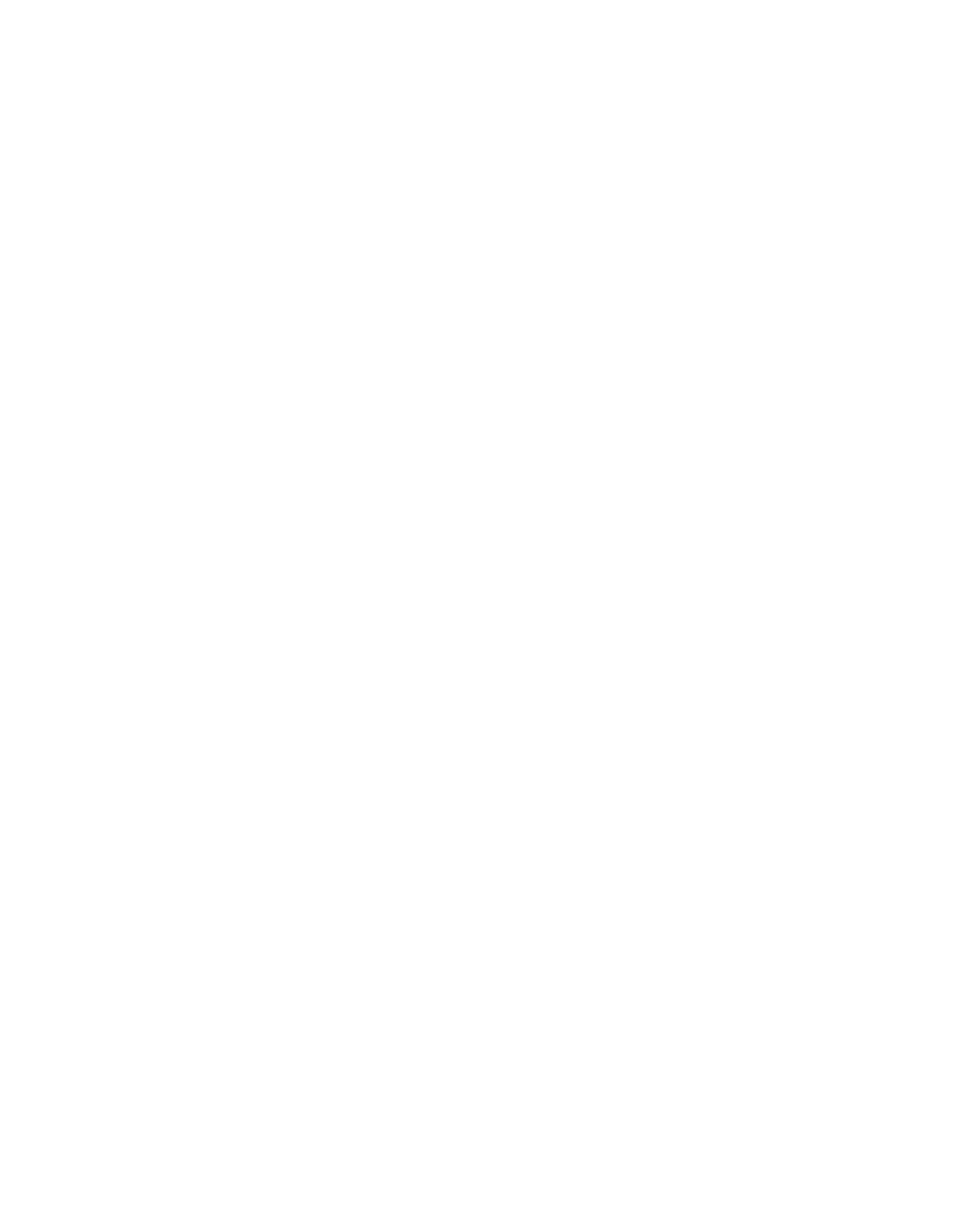```
Date:
```
#### **Application Checklist:**

### **Part I: Student Information**

- ❑ Are all appropriate boxes and blanks filled in completely (if a question does not apply to you, please write "none")?
- ❑ Did you sign the appropriate fields?

#### **Part II: Personal Statement**

- ❑ Did you include your personal statement in the exact format requested?
- ❑ Did you answer all of the questions and complete all five paragraphs?

#### **Part III: Essay Prompt**

- ❑ Did you include your essay in the exact format requested?
- ❑ Did you provide a complete answer to the prompt?

#### **Part IV: Parent/Guardian Information**

- ❑ Are all appropriate boxes and blanks filled in completely?
- ❑ If your parents filed an income tax return last year, did you include a copy?
- ❑ If your parents did not file an income tax return last year, did you fill out your income information in the appropriate box?
- ❑ Did your parents/guardians sign the application?

#### **Part V: Consent for Medical Treatment**

- ❑ Are all appropriate boxes and blanks filled in completely (if a question does not apply to you, please write "none")?
- ❑ Did you sign the appropriate fields?

#### **Part VI: Information Release Form**

- ❑ Are all appropriate boxes and blanks filled in completely (if a question does not apply to you, please write "none")?
- ❑ Did both you and your parents/guardians sign the appropriate fields?

#### **Part VII: Northwest Missouri State University Waiver of Liability Agreement**

- ❑ Are all appropriate lines filled in?
- ❑ Did your parents/guardians sign the appropriate fields?

#### **Part VIII: Counselor Recommendation Form**

#### **Part XI: Faculty/Teacher Recommendation Form**

#### **Finally:**

❑ Did you make a copy of this application for your records?

**If the answer is "yes" to all of these, you are ready to submit your application! You may turn it in to your high school's school counselor OR send it directly to the Northwest Missouri State University TRIO Upward Bound Office at 372 Administration Building, 800 University Drive, Maryville, MO 64468, or fax it to our office 660-562-1631. Please call 660- 562-1630 or email UB.NWMSU@gmail.com if you have any questions.**

Note: All applicants must also attend at least one field tutoring and one Saturday Academy (by December 4<sup>th</sup> to complete participant application. Dates available for visitors to attend: October 16, November 20, and December 4. Below is the bus schedule to assist in transportation to the Northwest campus. Applicants must also ask their school counselor and a faculty/teacher to complete a recommendation form (pgs. 12 & 13).

#### **Bus Schedule**

| School           | Pick Up Time | Drop Off Time | Location           |
|------------------|--------------|---------------|--------------------|
| King City        | 7:30 a.m.    | 2:10 p.m.     | High School        |
| Stanberry        | $7:45$ a.m.  | 1:55 p.m.     | <b>High School</b> |
| Nodaway-Holt     | $7:50$ a.m.  | 1:45 p.m.     | High School        |
| <b>Rock Port</b> | $7:30$ a.m.  | 2:20 p.m.     | <b>High School</b> |
| Tarkio           | 7:45 a.m.    | 2:05 p.m.     | High School        |
| West Nodaway     | 8:10a.m.     | 1:40 p.m.     | <b>High School</b> |

\* Busses typically stop at Hy-Vee/Taco Bell after the Saturday Academy from 12:45-1:15pm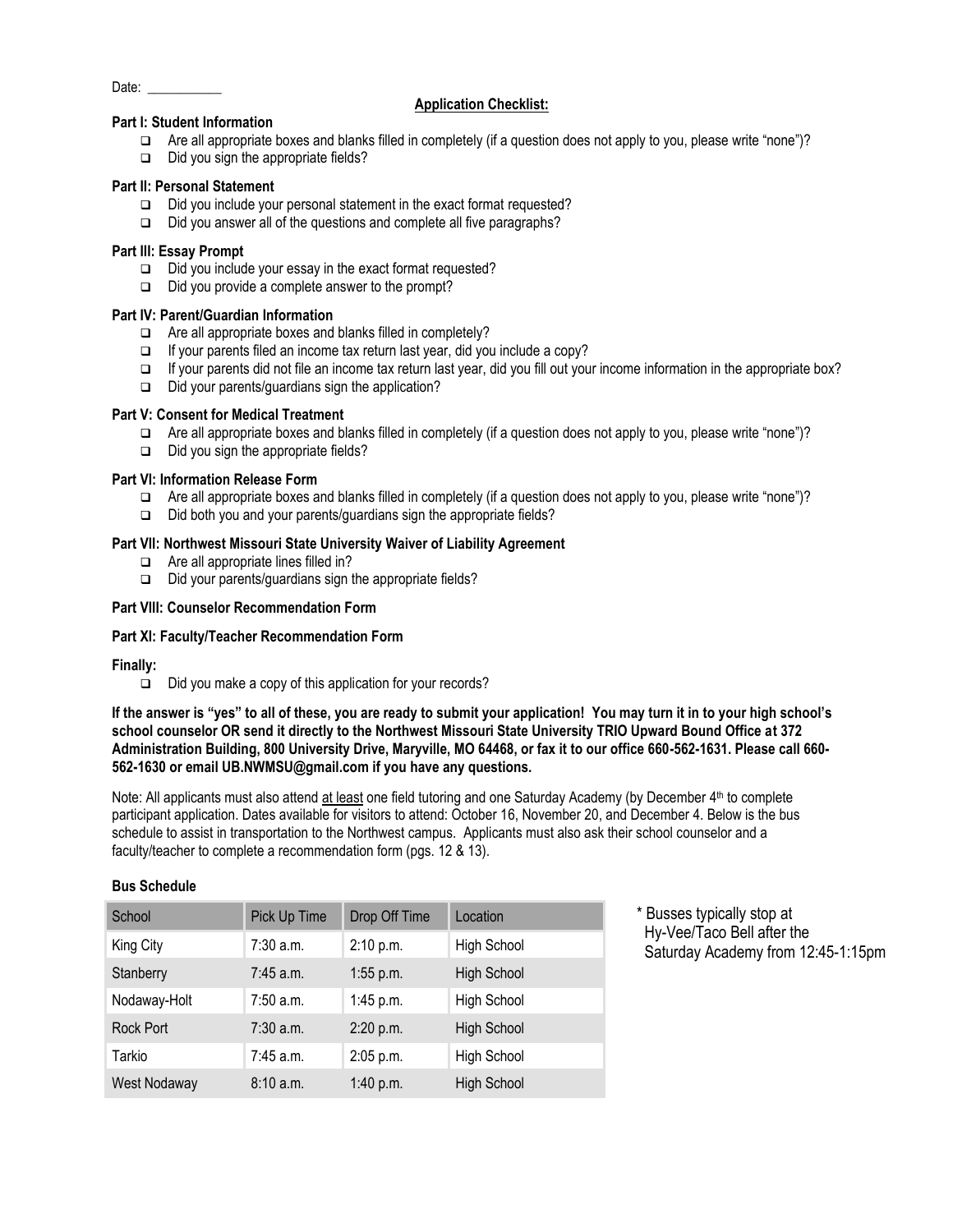# **Part VIII: School Counselor Recommendation**

*To be completed by your school counselor*

|                                                                                                                                                                                                                                                                                                                                                                                                                                                                                   | How long have you known the student? ________________ | Current Grade 9 10 11 12       |                 |               |  |
|-----------------------------------------------------------------------------------------------------------------------------------------------------------------------------------------------------------------------------------------------------------------------------------------------------------------------------------------------------------------------------------------------------------------------------------------------------------------------------------|-------------------------------------------------------|--------------------------------|-----------------|---------------|--|
| Which best describes the student's high school curriculum?<br>____ college preparatory _______ general                                                                                                                                                                                                                                                                                                                                                                            |                                                       | ______ vocational or technical |                 |               |  |
| How would you rate the student's attendance?<br>excellent<br>$\frac{1}{\sqrt{1-\frac{1}{2}}\sqrt{1-\frac{1}{2}}\sqrt{1-\frac{1}{2}}\sqrt{1-\frac{1}{2}}\sqrt{1-\frac{1}{2}}\sqrt{1-\frac{1}{2}}\sqrt{1-\frac{1}{2}}\sqrt{1-\frac{1}{2}}\sqrt{1-\frac{1}{2}}\sqrt{1-\frac{1}{2}}\sqrt{1-\frac{1}{2}}\sqrt{1-\frac{1}{2}}\sqrt{1-\frac{1}{2}}\sqrt{1-\frac{1}{2}}\sqrt{1-\frac{1}{2}}\sqrt{1-\frac{1}{2}}\sqrt{1-\frac{1}{2}}\sqrt{1-\frac{1}{2}}\sqrt{1-\frac{1}{2}}\sqrt{1-\frac$ | fair                                                  | poor                           |                 |               |  |
| How would you rate the student's general conduct?<br>excellent ________ good                                                                                                                                                                                                                                                                                                                                                                                                      | fair                                                  | poor                           |                 |               |  |
| What is the present reading level of the student?<br>above grade level ______ at grade level                                                                                                                                                                                                                                                                                                                                                                                      | below grade level                                     |                                |                 |               |  |
| Please select the subject areas in which you feel this student has an academic need (please include courses in which<br>the student needs credit or subjects in which the student would benefit from enhancement):<br>Writing<br>Reading<br>Foreign Language<br>Science<br><b>Career Information</b><br>Self-concept                                                                                                                                                              |                                                       |                                | Math<br>History | Edu. planning |  |
| Does this student have the potential for college success?                                                                                                                                                                                                                                                                                                                                                                                                                         | Yes No                                                |                                |                 |               |  |
| Would this student take full advantage of college preparatory assistance?                                                                                                                                                                                                                                                                                                                                                                                                         |                                                       | No<br>Yes                      |                 |               |  |
| Why or why not?                                                                                                                                                                                                                                                                                                                                                                                                                                                                   |                                                       |                                |                 |               |  |
| Please make any additional comments that would help us evaluate this applicant.                                                                                                                                                                                                                                                                                                                                                                                                   |                                                       |                                |                 |               |  |
| Would you recommend this student for the Northwest Missouri State University Upward Bound program?<br>______ highly recommend ______ recommend ________ not recommend                                                                                                                                                                                                                                                                                                             |                                                       |                                |                 |               |  |
| <b>Federal Reporting Required information:</b><br>Student's Previous Year's GPA is ________/4.00. ** Student's class rank is _______ of _______.<br>**If the student is in 9th grade, was the student's 8th grade GPA at or above a 2.50/4.00? ___Yes ___No                                                                                                                                                                                                                       |                                                       |                                |                 |               |  |
| Student's 8 <sup>th</sup> MAP Reading/LA score(s) were ________. Student's 8 <sup>th</sup> MAP Math score(s) were _______.<br>Student's 1st ACT Composite Score ____________ Student's 2 <sup>nd</sup> ACT Composite Score _______<br>Students Aspire Composite Score ________                                                                                                                                                                                                    |                                                       |                                |                 |               |  |
| Important! Please return a copy of the following items with this form:<br>1. Student's official high school transcript<br>2. Student's most current high school four-year plan<br>3. Student's most recent report card/progress report<br>4. A copy of student's middle school academic record                                                                                                                                                                                    |                                                       |                                |                 |               |  |

*Please sign below and attach this form to the other required forms. Please insert all forms in an envelope and return this evaluation directly to the Upward Bound office by Saturday, November 20th, 2021.*

Signature of Counselor \_\_\_\_\_\_\_\_\_\_\_\_\_\_\_\_\_\_\_\_\_\_\_\_\_\_\_\_\_\_\_\_\_\_\_\_\_\_\_\_\_ Date \_\_\_\_\_\_\_\_\_\_\_\_\_\_\_\_\_\_\_\_\_\_\_\_\_